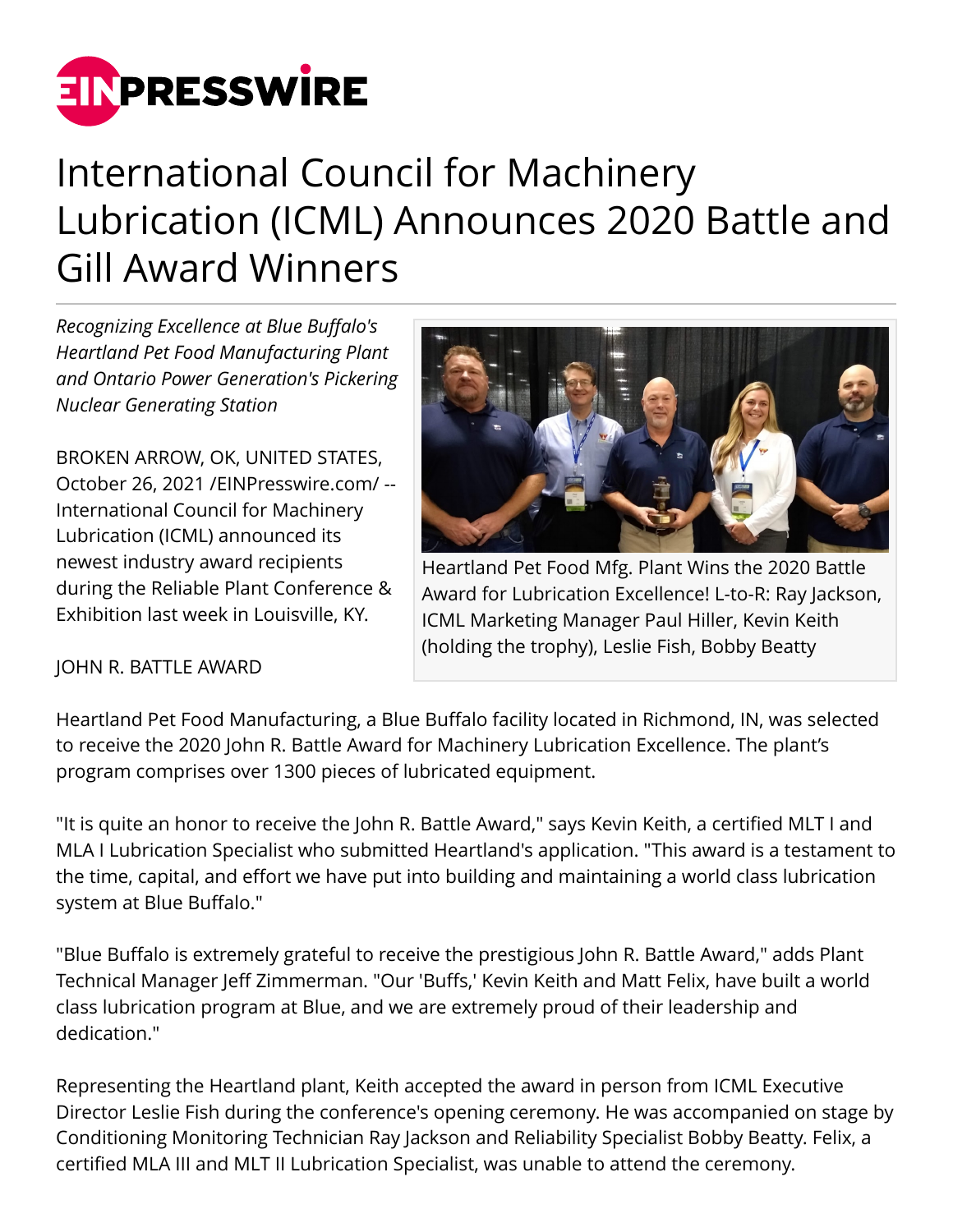### AUGUSTUS H. GILL AWARD

Ontario Power Generation (OPG)'s Pickering Nuclear Generating Station was selected to win the 2020 Augustus H. Gill Award for Oil Analysis Excellence. John Watling P.Eng., Senior Technical Engineer at OPG, submitted the application.

"Understanding the level of rigor that the ICML places on the requirements to be considered for the Gill Award, it is a privilege to be recognized as this year's winner," says Watling. "The application process itself became a very useful tool for us to gauge the health of our PdM oil analysis program and identify areas where we need to focus to achieve and maintain industry best."

Rick Tremblay, Mechanical Maintenance FLM, notes that this award acknowledges the role played by continuous improvement in a successful oil analysis program. "The PdM team at Pickering Nuclear are committed to providing the best service we can to our Station," says Tremblay. "Receiving the Gill Award is a fantastic honor that recognizes that commitment--and our Station's commitment--to continuous improvement."

#### ABOUT THE AWARDS

Since 2001, ICML's Battle and Gill Awards have recognized end-user programs that demonstrate excellence in the application of machinery lubrication and in-service lubricant analysis. The awards are open to companies worldwide and there is no cost to apply. To remain unbiased, ICML does not nominate programs itself but only accepts submissions that come directly from industry. [Applications are accepted](https://www.icmlonline.com/awards.aspx) year-round with annual cut-offs for judging. See the [list of](https://info.lubecouncil.org/awards/) [previous winners](https://info.lubecouncil.org/awards/).

#### ABOUT ICML

The International Council for Machinery Lubrication (ICML) is a vendor-neutral, not-for-profit organization founded in 2001 to help lubrication practitioners succeed in their professional careers, and to serve global industry as the world-class authority on machinery lubrication that advances the optimization of asset reliability, utilization and costs. ICML is an independently chartered organization consisting of both paid professional staff members and volunteer committees. It is a certification body serving industrial lubrication and oil analysis practitioners worldwide; a technical awards body recognizing companies that excel in oil analysis and machinery lubrication programs; a membership body engaging and promoting individuals and organizations; and a standards body developing ICML 55® standards for lubricated asset management. ICML certification exams are administered in accordance with ISO 18436 and are available in multiple languages worldwide.

#### Download a [brochure.](https://info.lubecouncil.org/wp-content/uploads/2020/03/Brochure_021820_English_single-pages_ICML-web.pdf)